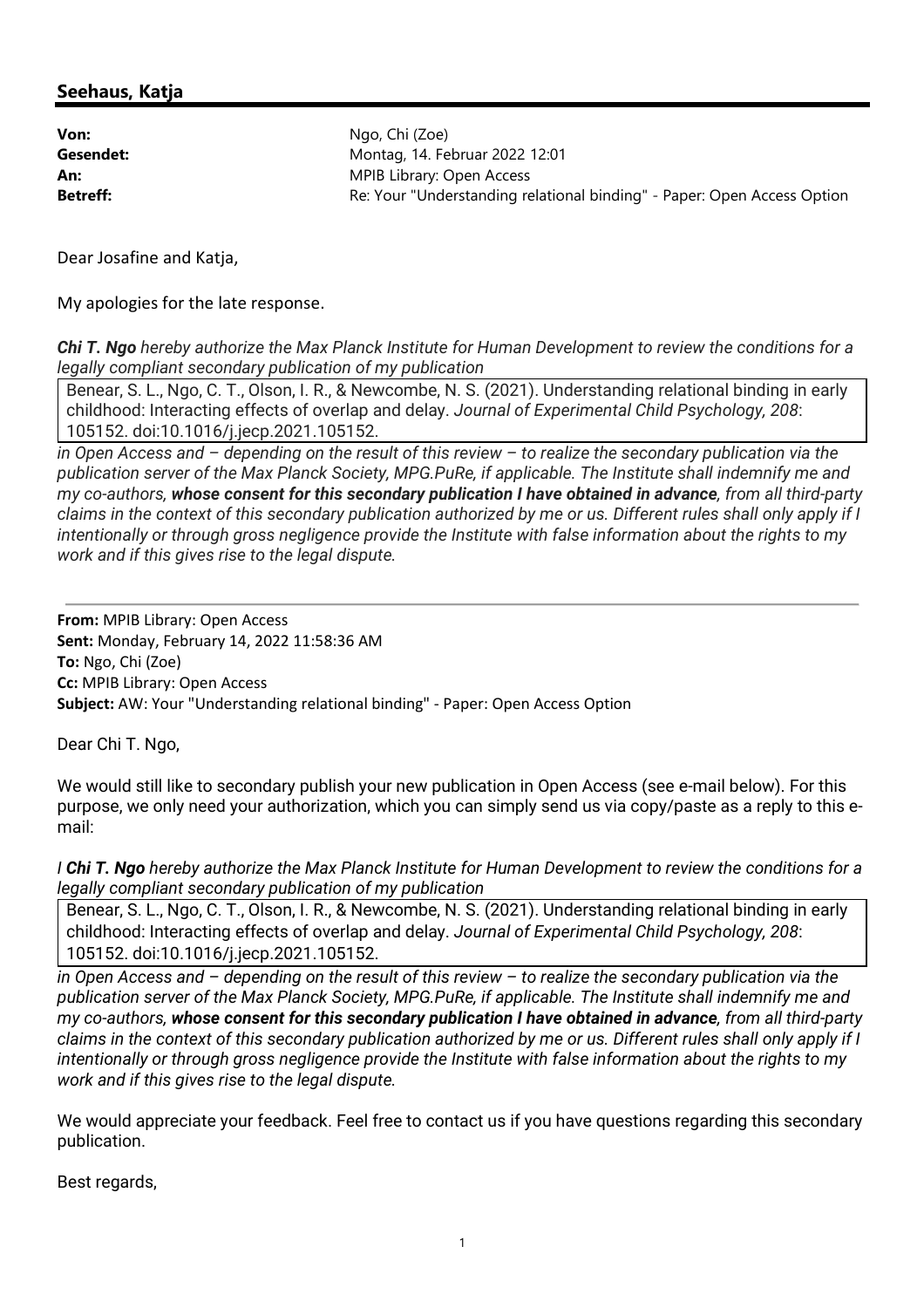**Von:** MPIB Library: Open Access **Gesendet:** Montag, 24. Januar 2022 11:41 An: Ngo, Chi (Zoe) <ngo@mpib-berlin.mpg.de> **Cc:** MPIB Library: Open Access <openaccess@mpib-berlin.mpg.de> **Betreff:** Your "Understanding relational binding" - Paper: Open Access Option

Dear Chi T. Ngo,

We have just recorded your recently published paper:

Benear, S. L., Ngo, C. T., Olson, I. R., & Newcombe, N. S. (2021). Understanding relational binding in early childhood: Interacting effects of overlap and delay. *Journal of Experimental Child Psychology, 208*: 105152. doi:10.1016/j.jecp.2021.105152.

on the publication server of Max Planck Society –  $MPG.PuRe$ . This publication has been published in socalled Closed Access, which means that access is subject to a fee.

Our goal is to systematically make most of the publication output of the MPIB available on MPG.PuRe in Open Access and to also make it permanently citable**. For this purpose, we offer you to check the legal requirements for a so-called secondary publication of your publication in Open Access.** This is legally compliant possible for the accepted manuscript version (postprint) in almost all cases, although often subject to an embargo period. There are **no legal risks** for you due to a liability release of our Institute.

In order to make your publication freely available, we need **an authorization** for our documentation. This also includes the above-mentioned release from liability of all authors in the unlikely event that our check of the legal requirements is challenged by the publisher.

**Please remember to obtain the consent of your co-authors for secondary publication in advance**.

## **You can easily send us the authorization as a reply to this e-mail by inserting this paragraph:**

*I Chi T. Ngo hereby authorize the Max Planck Institute for Human Development to review the conditions for a legally compliant secondary publication of my publication* 

Benear, S. L., Ngo, C. T., Olson, I. R., & Newcombe, N. S. (2021). Understanding relational binding in early childhood: Interacting effects of overlap and delay. *Journal of Experimental Child Psychology, 208*: 105152. doi:10.1016/j.jecp.2021.105152.

*in Open Access and – depending on the result of this review – to realize the secondary publication via the publication server of the Max Planck Society, MPG.PuRe. The Institute shall indemnify me and my co-authors (if applicable), whose consent for this secondary publication I have obtained in advance, from all third-party claims in the context of this secondary publication authorized by me or us. Different rules shall only apply if I intentionally or through gross negligence provide the Institute with false information about the rights to my work and if this gives rise to the legal dispute.* 

We look forward to hearing back from you and will be happy to answer any further questions!

Best regards, Your Open Access Team Josefine Blunk & Katja Seehaus

Bibliothek und wissenschaftliche Information / Library and Research Information Team Open Access – Josefine Blunk / Katja Seehaus Durchwahl/extension: -220/-226 Raum/room: 163/170 E-Mail: openaccess@mpib-berlin.mpg.de

----------------------------------------------------------------------------------------------------------------